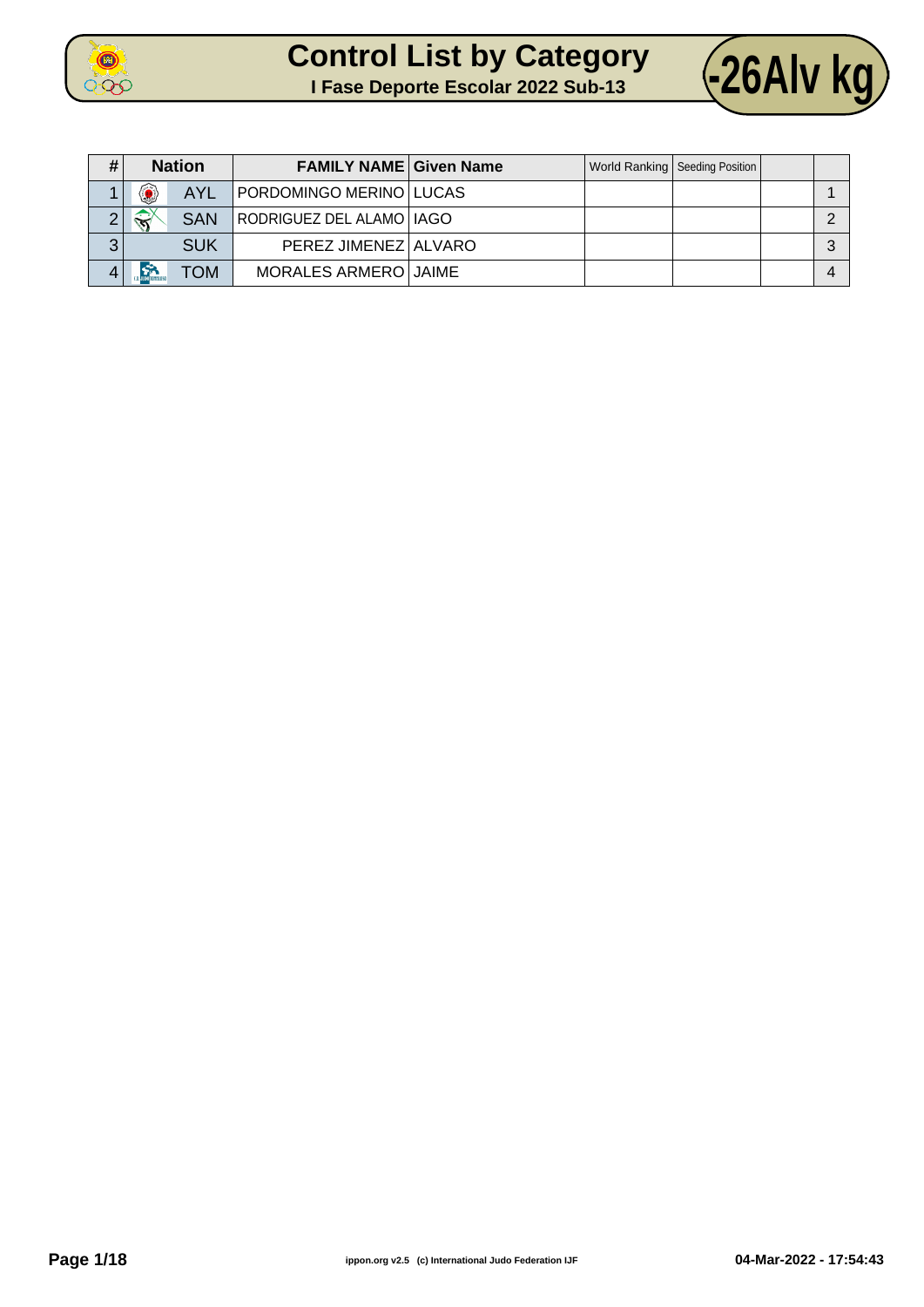



| #              | <b>Nation</b>                        | <b>FAMILY NAME Given Name</b> |  | World Ranking   Seeding Position |   |
|----------------|--------------------------------------|-------------------------------|--|----------------------------------|---|
|                | $\widehat{\mathbf{x}}$<br><b>SAN</b> | MIGUEL GOMEZ JORGE            |  |                                  |   |
| $\Omega$       | $\widehat{\mathbf{N}}$<br><b>SAN</b> | MORENO CANO AITOR             |  |                                  |   |
| 3 <sup>1</sup> | $\bigotimes$<br><b>SAN</b>           | SOTO CARPINTERO CARLOS        |  |                                  | ◠ |
| 4              | <b>SUK</b>                           | MONTERO MERINO HUGO           |  |                                  |   |
| 5              | <b>NOT</b>                           | DIAZ MANZANEQUE JAIME         |  |                                  | 5 |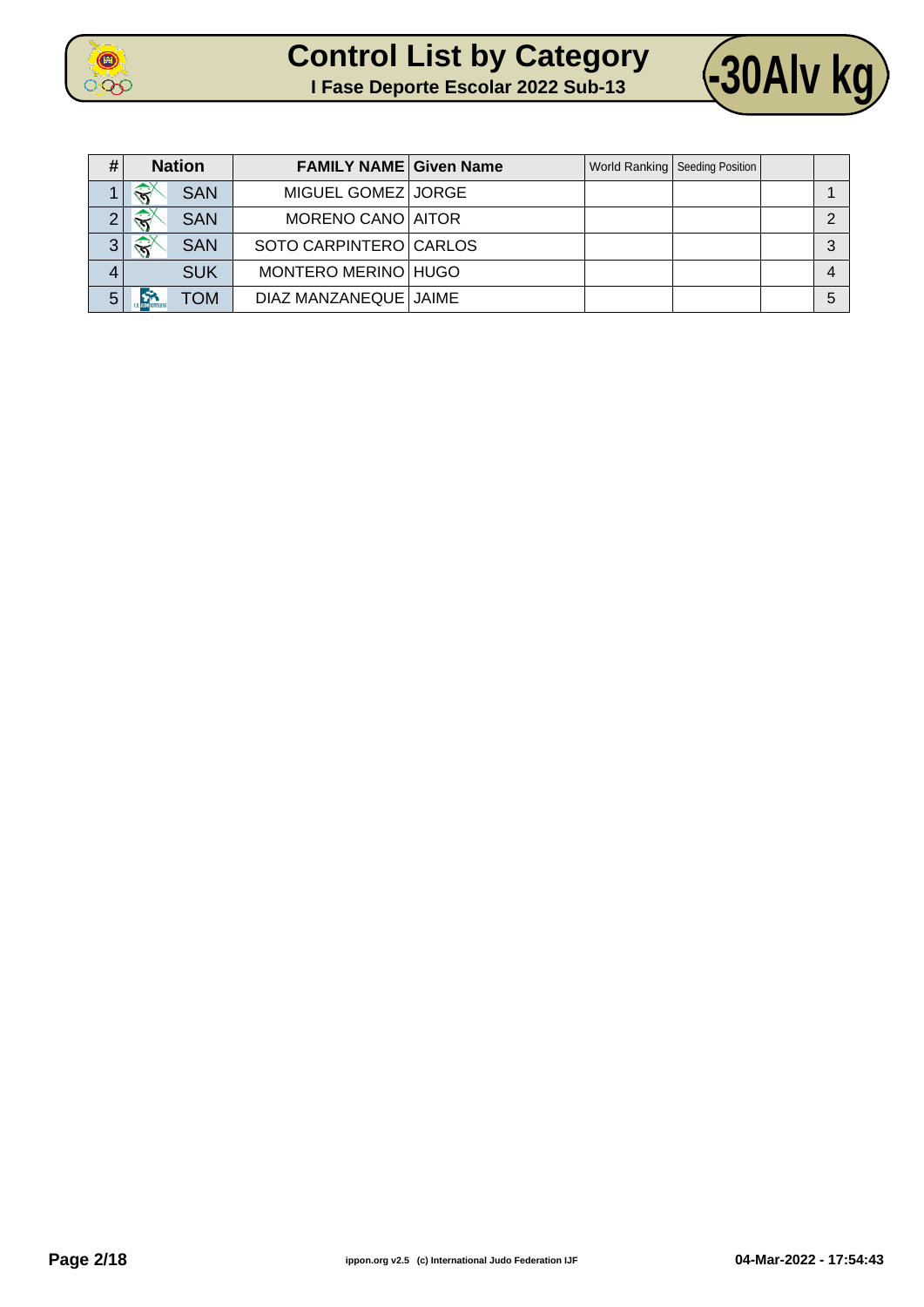

| <b>Control List by Category</b> |  |                                    |  |
|---------------------------------|--|------------------------------------|--|
|                                 |  | 1 Fase Deporte Escolar 2022 Sub-13 |  |



| #              | <b>Nation</b>          |            | <b>FAMILY NAME Given Name</b> |  | World Ranking   Seeding Position |                |
|----------------|------------------------|------------|-------------------------------|--|----------------------------------|----------------|
| 1              | <b>CALLED</b>          | <b>JCA</b> | PARRENO ROMERO HECTOR         |  |                                  |                |
| $\overline{2}$ |                        | <b>JCI</b> | <b>CLAUDIO TORRES ANTONIO</b> |  |                                  | $\overline{2}$ |
| 3              | $\widehat{\mathbf{x}}$ | <b>SAN</b> | BIEZMA DIAZ-TENDERO   PABLO   |  |                                  | 3              |
| $\overline{4}$ | $\sqrt{2}$             | <b>SAN</b> | CANO DOMINGUEZ SAUL           |  |                                  | $\overline{4}$ |
| 5              | <b>EXT</b>             | <b>SAN</b> | LOPEZ-AGUADO GARCIA   LUCAS   |  |                                  | 5              |
| 6              | <b>SI</b>              | <b>SAN</b> | RIVERO ENERO CARLOS           |  |                                  | 6              |
| $\overline{7}$ | $\widehat{\mathbf{S}}$ | <b>SAN</b> | <b>VELASCO VERBO DANIEL</b>   |  |                                  | $\overline{7}$ |
| 8              | <b>Control</b> Control | <b>TOM</b> | LOPEZ RODRIGO   PEDRO JAVIER  |  |                                  | 8              |
| 9              | <b>CALCO</b> TOWERIOSO | <b>TOM</b> | <b>MORON PARAISO ADRIAN</b>   |  |                                  | 9              |
| 10             | <b>SPA</b>             | <b>TOM</b> | ROPERO RODRIGO RAFAEL         |  |                                  | 10             |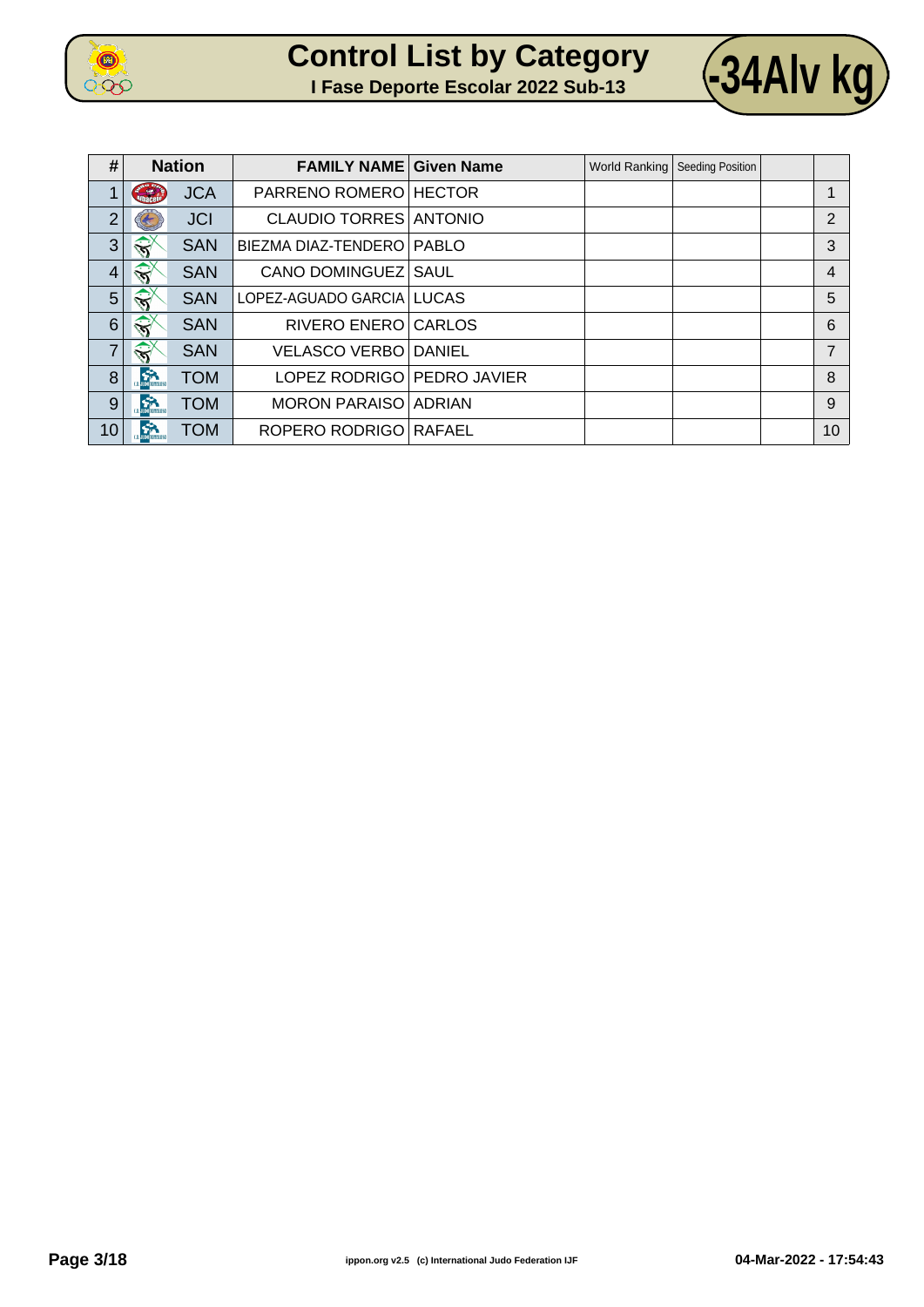

| <b>Control List by Category</b>    |  |  |
|------------------------------------|--|--|
| I Fase Deporte Escolar 2022 Sub-13 |  |  |



| #              | <b>Nation</b>          |            | <b>FAMILY NAME Given Name</b> |  | World Ranking   Seeding Position |                |
|----------------|------------------------|------------|-------------------------------|--|----------------------------------|----------------|
| 1              | ۷                      | <b>AYL</b> | AGARRABEITIA CALVO ALVARO     |  |                                  |                |
| $\overline{2}$ | ۵                      | <b>AYL</b> | SEGOVIA BLANCO ALVARO         |  |                                  | 2              |
| 3              | Ë                      | <b>CJC</b> | CASTELLANOS MUNOZ LEO         |  |                                  | 3              |
| $\overline{4}$ | $\left( -\right)$      | <b>JCI</b> | SAEZ CARRION MARIO            |  |                                  | $\overline{4}$ |
| 5 <sup>5</sup> | $\widehat{\mathbf{S}}$ | <b>SAN</b> | CENJOR GARCIA-MORNEO   DIEGO  |  |                                  | 5              |
| $6\phantom{1}$ | $\bigotimes$           | <b>SAN</b> | CONTRERAS NAVAS JORGE         |  |                                  | 6              |
| 7              | $\widehat{\mathbf{S}}$ | <b>SAN</b> | GOMEZ CASANOVA   MARCOS       |  |                                  | 7              |
| 8              | $\mathbf{S}^{\times}$  | <b>SAN</b> | MURILLO CORTES FERNANDO       |  |                                  | 8              |
| 9              |                        | <b>SUK</b> | DURAN HORCAJUELO MATEO        |  |                                  | 9              |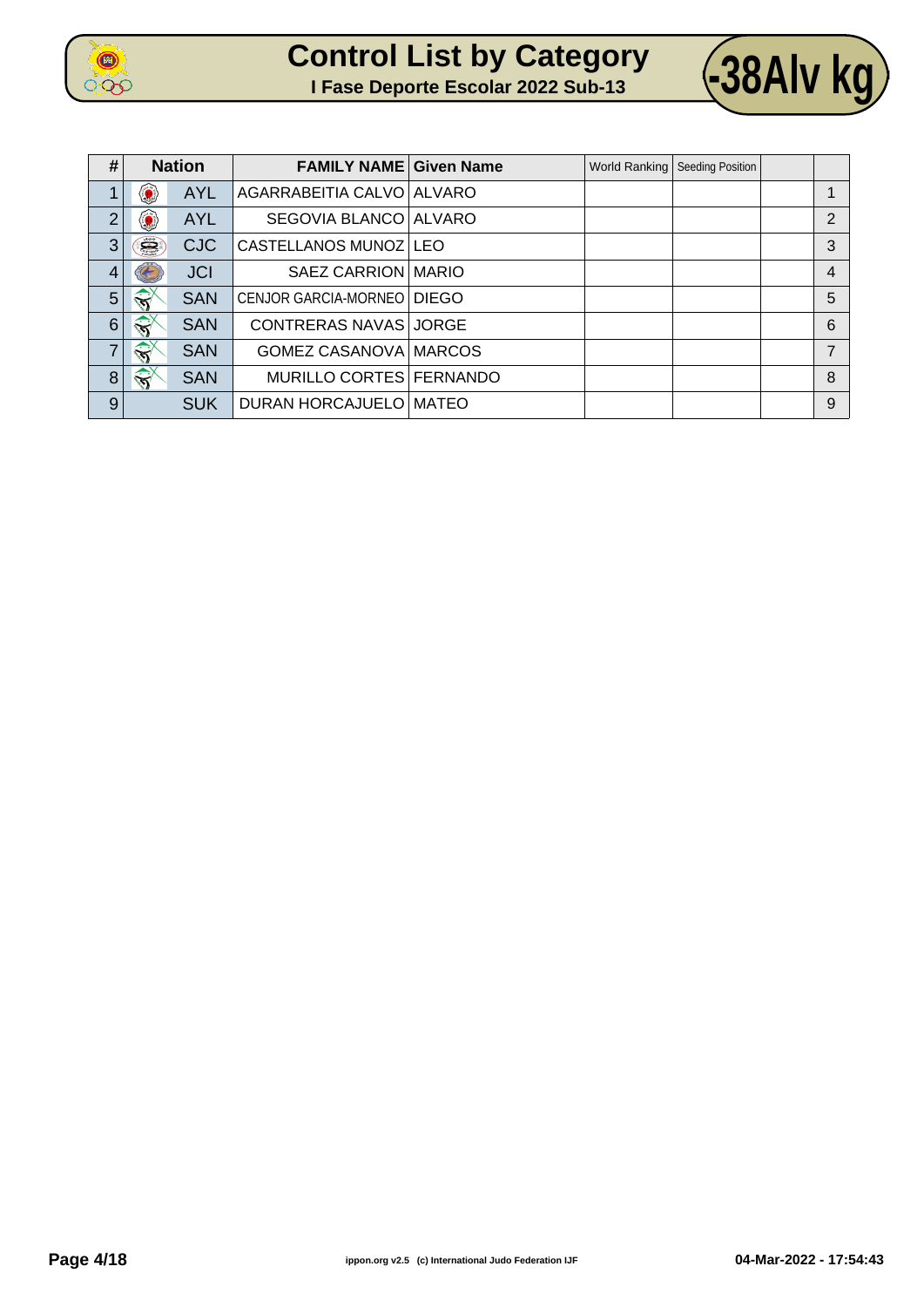

| <b>Control List by Category</b>    |  |  |
|------------------------------------|--|--|
| I Fase Deporte Escolar 2022 Sub-13 |  |  |



| #              | <b>Nation</b>            | <b>FAMILY NAME Given Name</b>   |                           | World Ranking   Seeding Position |                |
|----------------|--------------------------|---------------------------------|---------------------------|----------------------------------|----------------|
| 1              | ۷<br><b>AYL</b>          | <b>GALACHE TOMI JOSE MIGUEL</b> |                           |                                  |                |
| $\overline{2}$ | Ê<br><b>CJC</b>          | SERRANO ANTON ALFONSO           |                           |                                  | $\overline{2}$ |
| 3              | É.<br><b>CJC</b>         | YUSTE MUNOZ ALVARO              |                           |                                  | 3              |
| 4              | Ê<br><b>CJC</b>          | ZARCO MAYORDOMO   AITOR         |                           |                                  | $\overline{4}$ |
| 5              | <b>JCA</b>               | CARRIQUI MONTEJANO SERGIO       |                           |                                  | 5              |
| 6              | <b>SAN</b><br>$\sqrt{3}$ | <b>VERBO GOMEZ VICTOR</b>       |                           |                                  | 6              |
| 7              | <b>SUK</b>               | <b>GOMEZ ABELLAN MARIO</b>      |                           |                                  | 7              |
| 8              | <b>SUK</b>               | JIMENEZ DEL PINO DAVID          |                           |                                  | 8              |
| 9              | <b>SUK</b>               |                                 | VASILINCU   BODGAN-JULIAN |                                  | 9              |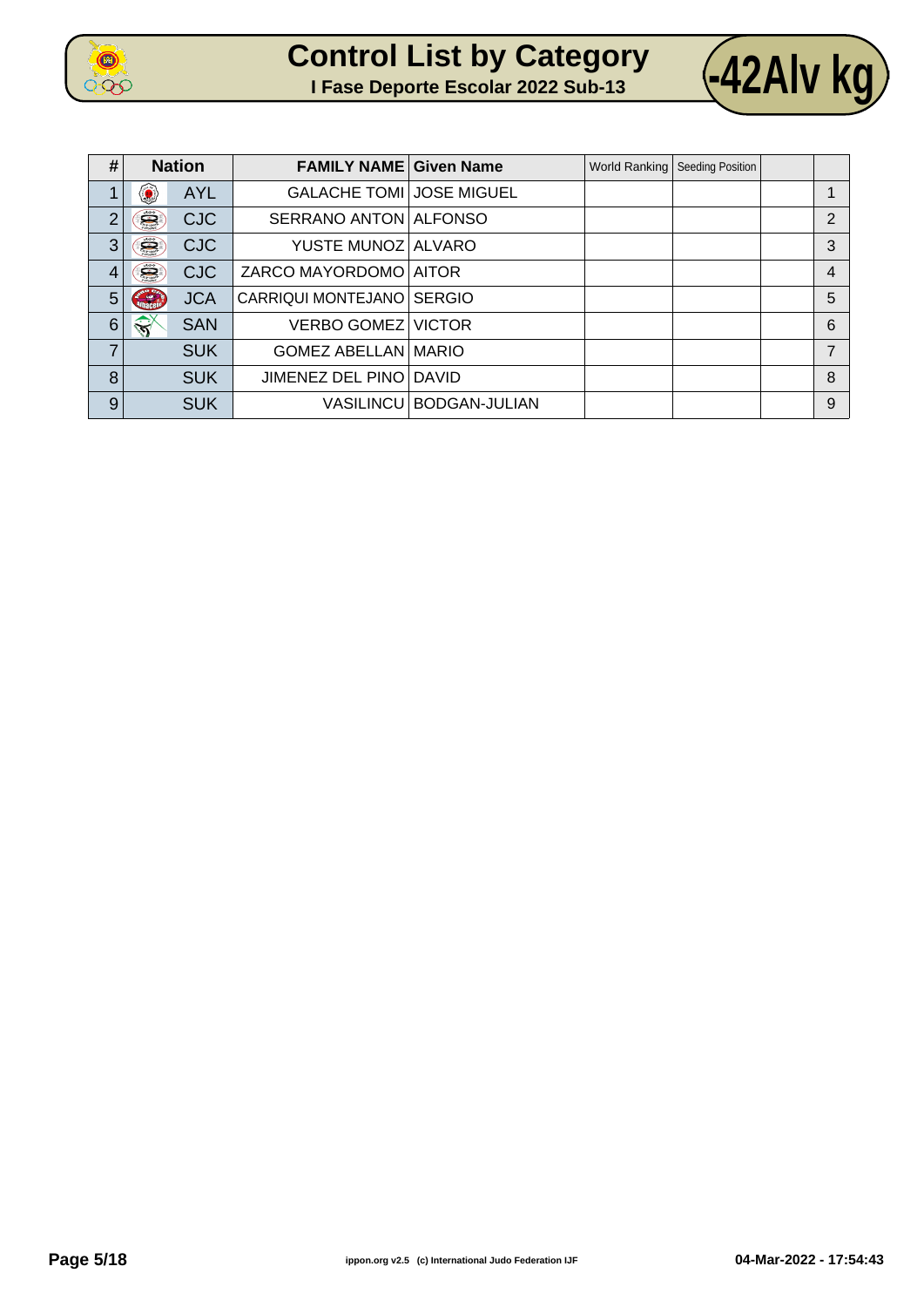

| <b>Control List by Category</b>    |  |  |
|------------------------------------|--|--|
| I Fase Deporte Escolar 2022 Sub-13 |  |  |



| #              | <b>Nation</b>          |            | <b>FAMILY NAME Given Name</b> |  | World Ranking   Seeding Position |               |
|----------------|------------------------|------------|-------------------------------|--|----------------------------------|---------------|
|                | ۷                      | <b>AYL</b> | <b>ENCIJO TORRES ALBERTO</b>  |  |                                  |               |
| $\overline{2}$ | Ë                      | <b>CJC</b> | NIKOLOV BERNAL MARIO          |  |                                  | $\mathcal{P}$ |
| 3              |                        | <b>JCI</b> | <b>GARCIA SAEZ JUAN</b>       |  |                                  | 3             |
| $\overline{4}$ |                        | <b>JCI</b> | RODRIGALVAREZ JIMENEZ JORGE   |  |                                  | 4             |
| 5              | $\widehat{\mathbf{y}}$ | <b>SAN</b> | ROCO GALLEGO JOSE             |  |                                  | 5             |
| 6              |                        | <b>SUK</b> | LOPEZ SIERRA DANIEL           |  |                                  | 6             |
| 7              | $\sum_{n=1}^{\infty}$  | <b>TOM</b> | CASILLAS DOMINGUEZ ADRIAN     |  |                                  |               |
| 8              | <b>Control</b>         | <b>TOM</b> | MADRIGAL IZQUIERDO   DIEGO    |  |                                  | 8             |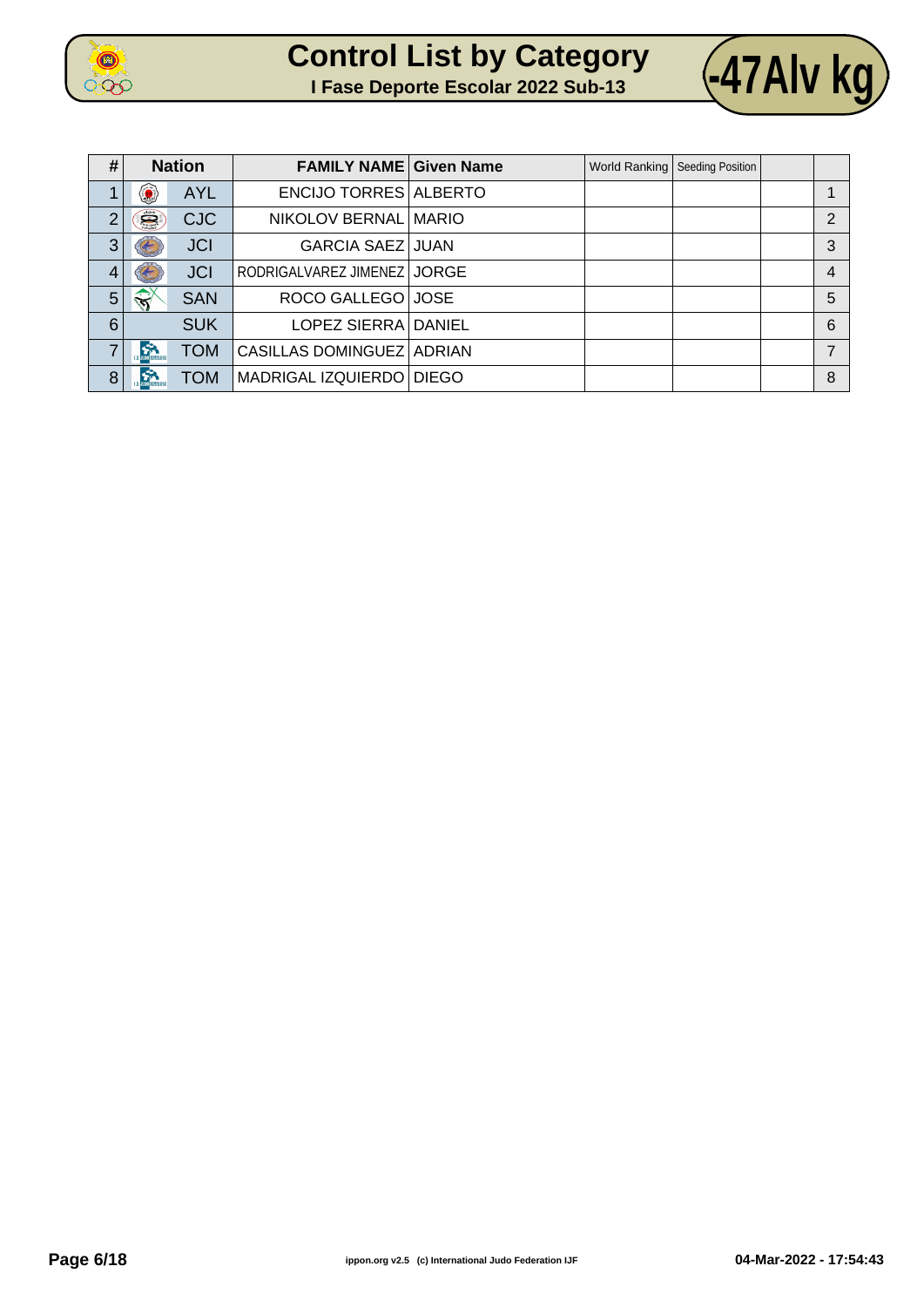



| # | <b>Nation</b>                     | <b>FAMILY NAME Given Name</b>    |  | World Ranking   Seeding Position |  |
|---|-----------------------------------|----------------------------------|--|----------------------------------|--|
|   | <b>JCA</b><br><b>Carl Service</b> | ALCANTARA HAYA MANUEL            |  |                                  |  |
| ◠ | GR<br><b>JCA</b>                  | <b>GRIMALDOS ARANGO JESUS</b>    |  |                                  |  |
| ≏ | JJT                               | <b>BALLESTEROS GALAN RODRIGO</b> |  |                                  |  |
|   | <b>SUK</b>                        | <b>GARCIA JIMENEZ FLORENTIN</b>  |  |                                  |  |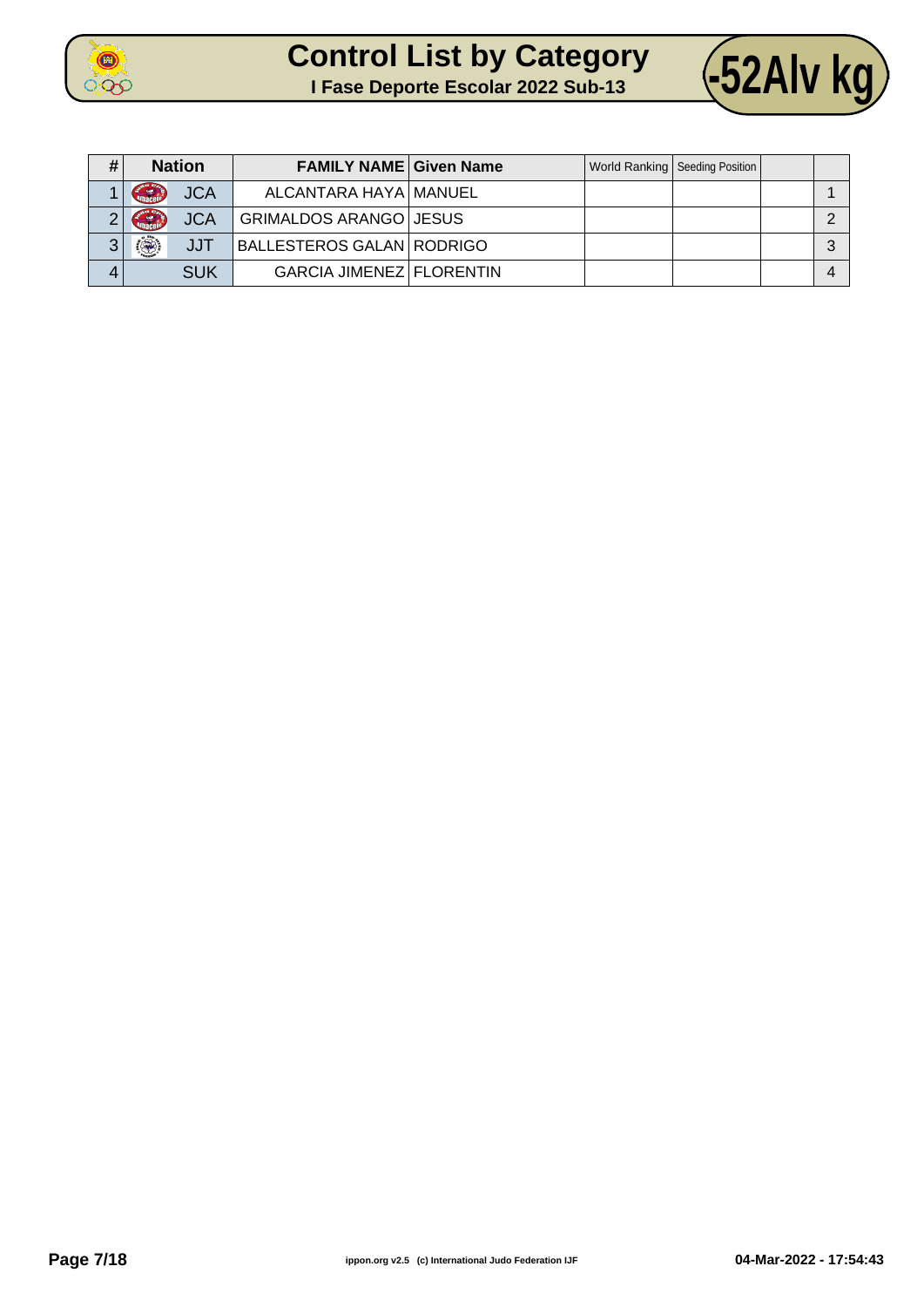



| # | <b>Nation</b>                 | <b>FAMILY NAME Given Name</b> |  | World Ranking   Seeding Position |  |
|---|-------------------------------|-------------------------------|--|----------------------------------|--|
|   | £<br><b>CJC</b>               | YUSTE MUNOZ   MIGUEL          |  |                                  |  |
|   | <b>Cubaccio</b><br><b>JCA</b> | ALCARAZ ROSA   IZHAN          |  |                                  |  |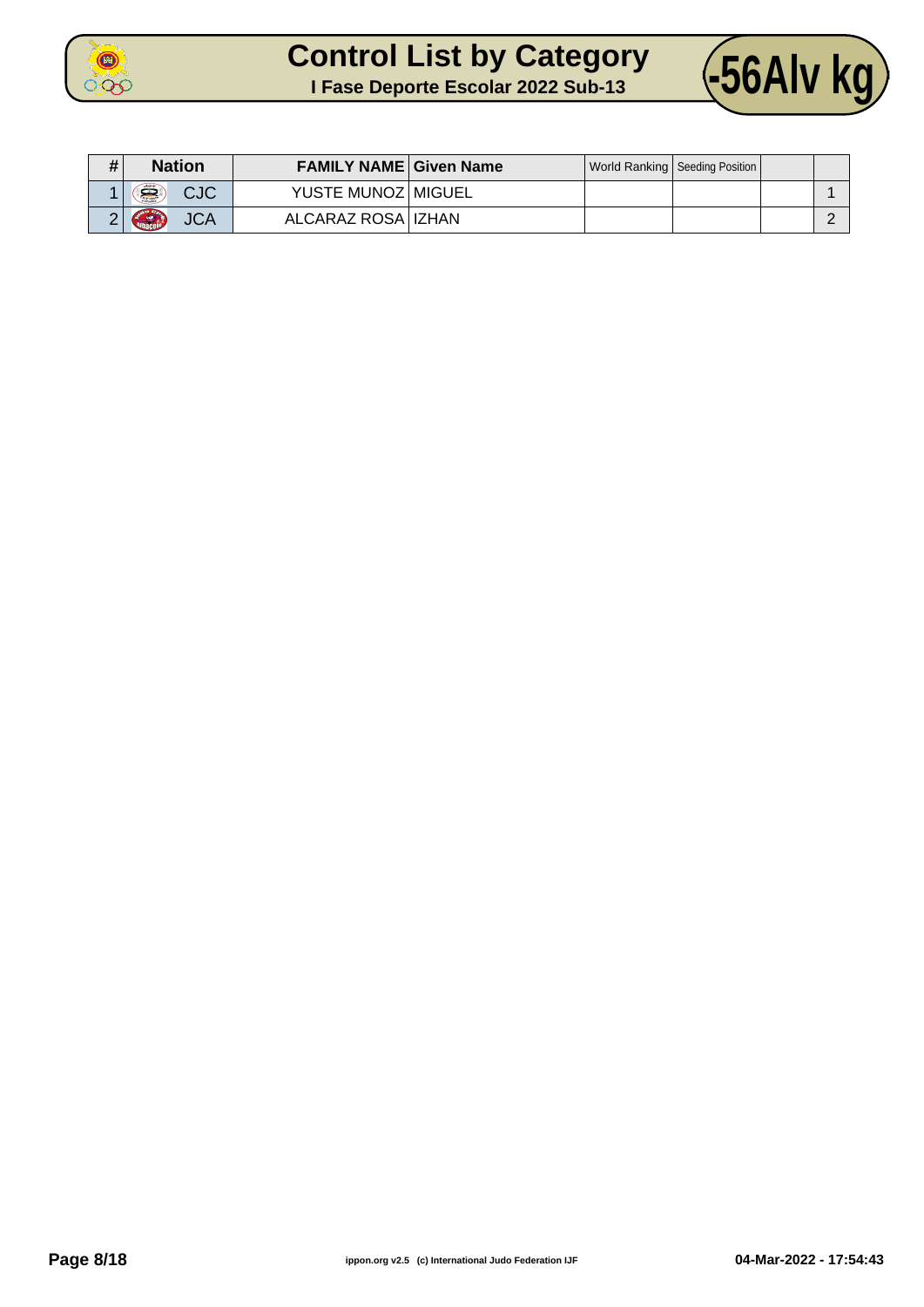





| #              | <b>Nation</b>          |            | <b>FAMILY NAME Given Name</b> |  | World Ranking   Seeding Position |                |
|----------------|------------------------|------------|-------------------------------|--|----------------------------------|----------------|
|                | <b>CALLED</b>          | <b>JCA</b> | HERNANDEZ GARRIDO JUAN ANGEL  |  |                                  |                |
| $\overline{2}$ | $\epsilon$             | <b>JCA</b> | MARTINEZ ABELLAN MIGUEL       |  |                                  | $\overline{2}$ |
| 3 <sub>1</sub> | $\widehat{\mathbf{N}}$ | <b>SAN</b> | CANO DOMINGUEZ MARIO          |  |                                  | 3              |
| 4              | $\mathbf{r}$           | <b>SAN</b> | <b>MARTIN GOMEZ   IBAI</b>    |  |                                  | $\overline{4}$ |
| $5\phantom{.}$ | $\sqrt{2}$             | <b>SAN</b> | <b>MORENO ROMERO RAUL</b>     |  |                                  | 5              |
| 6              |                        | <b>SUK</b> | CORREA ROMERO ANGELO          |  |                                  | 6              |
| ⇁              |                        | <b>SUK</b> | <b>GARCIA SANCHEZ SAUL</b>    |  |                                  |                |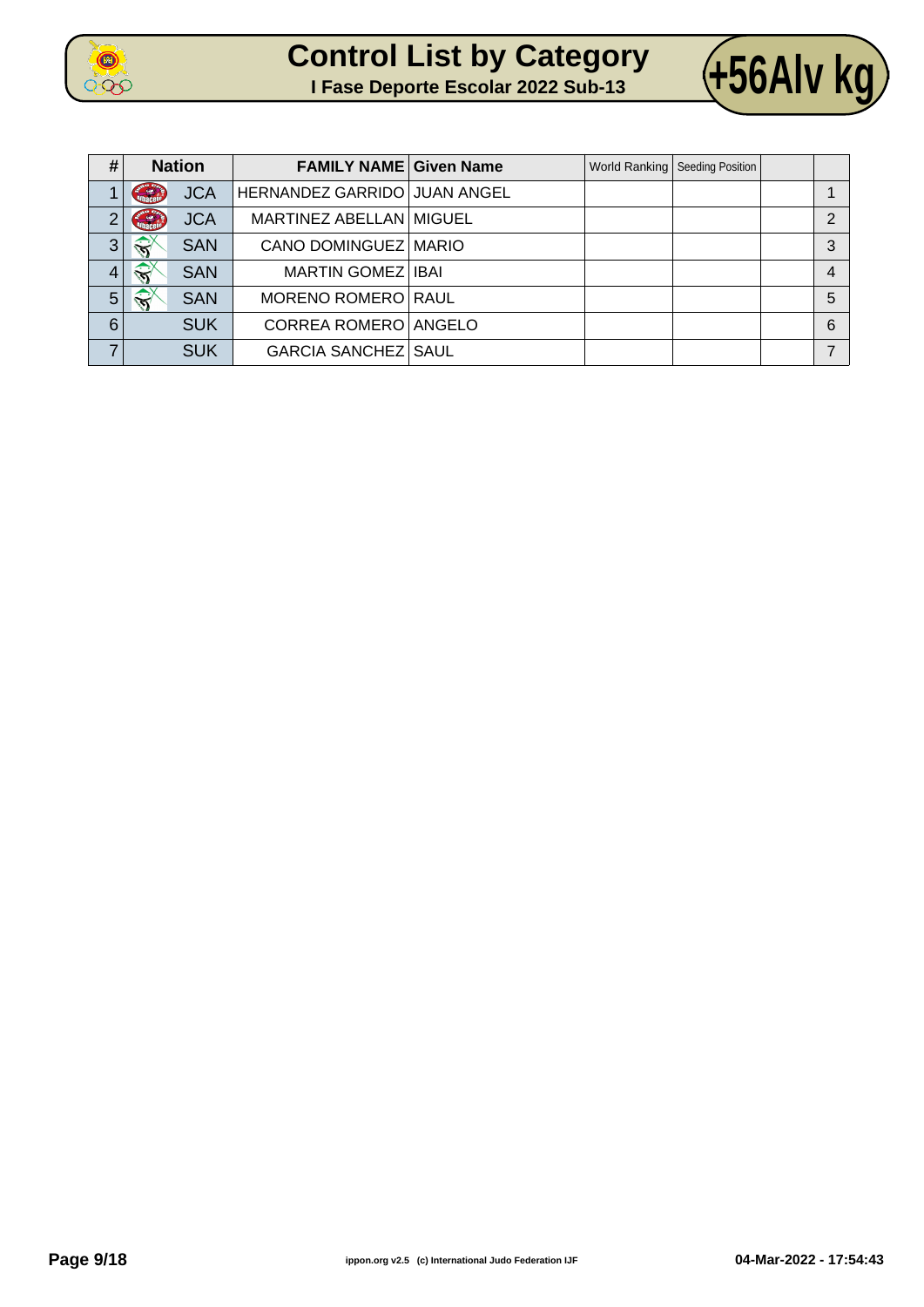



| # | <b>Nation</b>        | <b>FAMILY NAME Given Name</b> |  | World Ranking   Seeding Position |  |
|---|----------------------|-------------------------------|--|----------------------------------|--|
|   | GR<br><b>JCA</b>     | RUEDA CANO JIMENA             |  |                                  |  |
|   | <b>PJM</b><br>$\sim$ | MORENO CLEMENTE LEYRE         |  |                                  |  |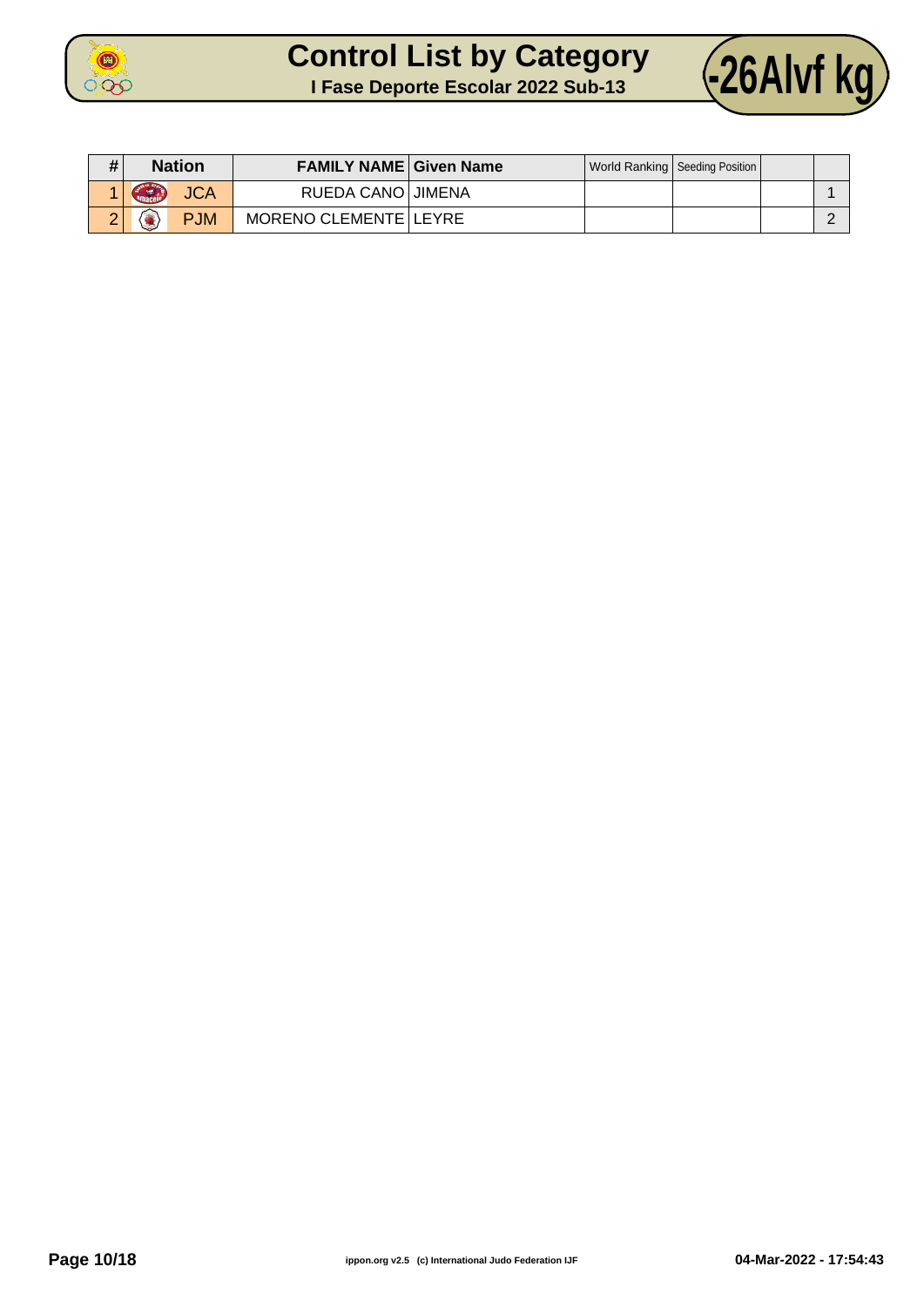



| # | <b>Nation</b>      | <b>FAMILY NAME Given Name</b>     |  | World Ranking   Seeding Position |  |
|---|--------------------|-----------------------------------|--|----------------------------------|--|
|   | GRAN<br><b>JCA</b> | <b>GONZALEZ CEBRIAN MARTA</b>     |  |                                  |  |
| ⌒ | <b>SUK</b>         | VILLAREAL JARAMILLO   KEILY SOFIA |  |                                  |  |
| 3 | <b>NOT</b>         | RAMIREZ LARA LAURA                |  |                                  |  |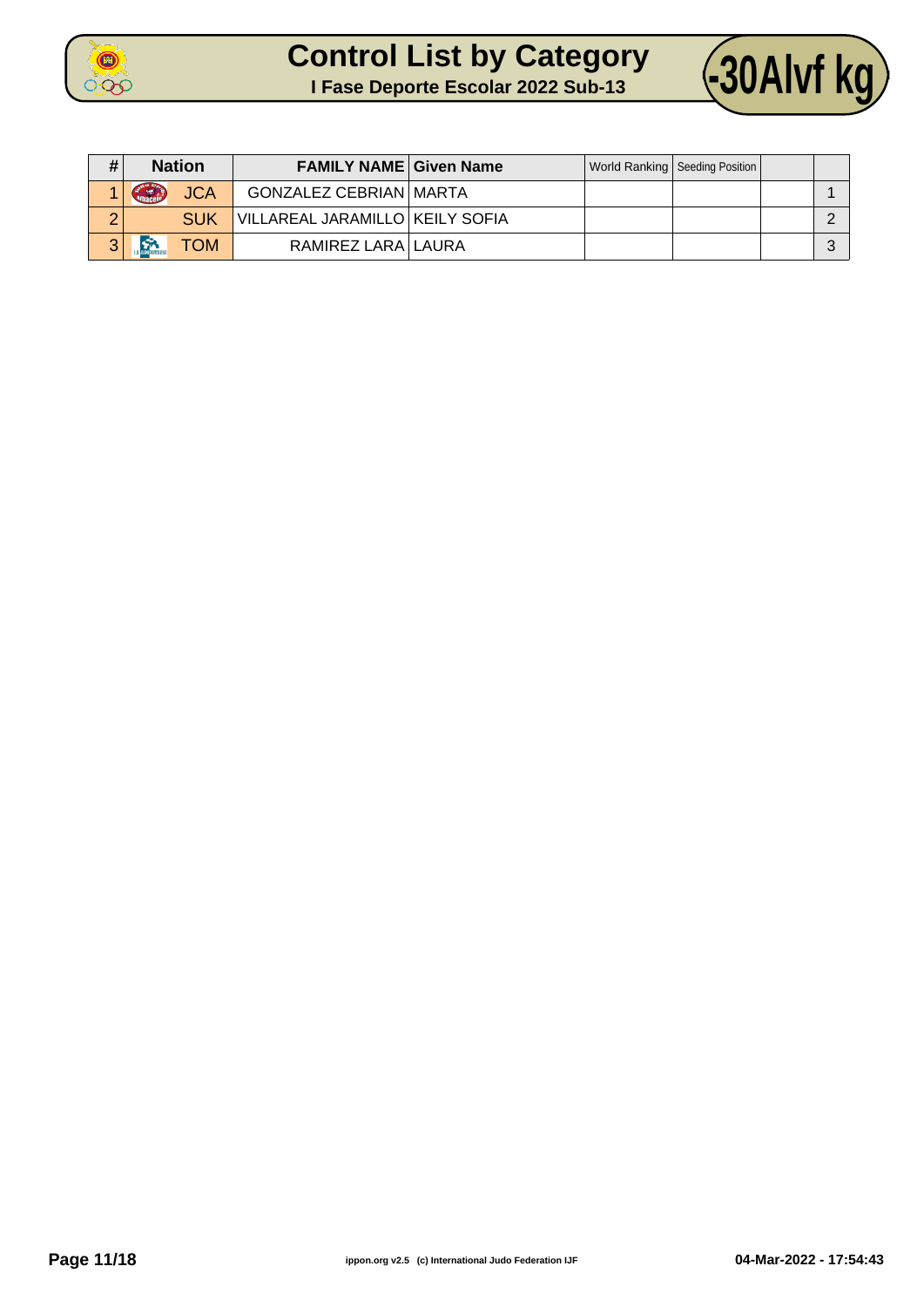



| #        | <b>Nation</b>             |            | <b>FAMILY NAME Given Name</b> |  | World Ranking   Seeding Position |   |
|----------|---------------------------|------------|-------------------------------|--|----------------------------------|---|
|          | Š                         | <b>CJC</b> | BETETA FERNANDEZ ALICIA       |  |                                  |   |
| $\Omega$ | $\mathbb{R}^{\mathbb{X}}$ | <b>SAN</b> | GALVEZ MARIBLANCA JULIA       |  |                                  |   |
| 3        |                           | <b>SUK</b> | <b>GARCIA CUPIDO USUE</b>     |  |                                  | ົ |
| 4        |                           | <b>SUK</b> | MUNOZ SERRANO LUCIA           |  |                                  |   |
| 5        |                           | ГОМ        | EL FARH KHAYAT AMIRA          |  |                                  | 5 |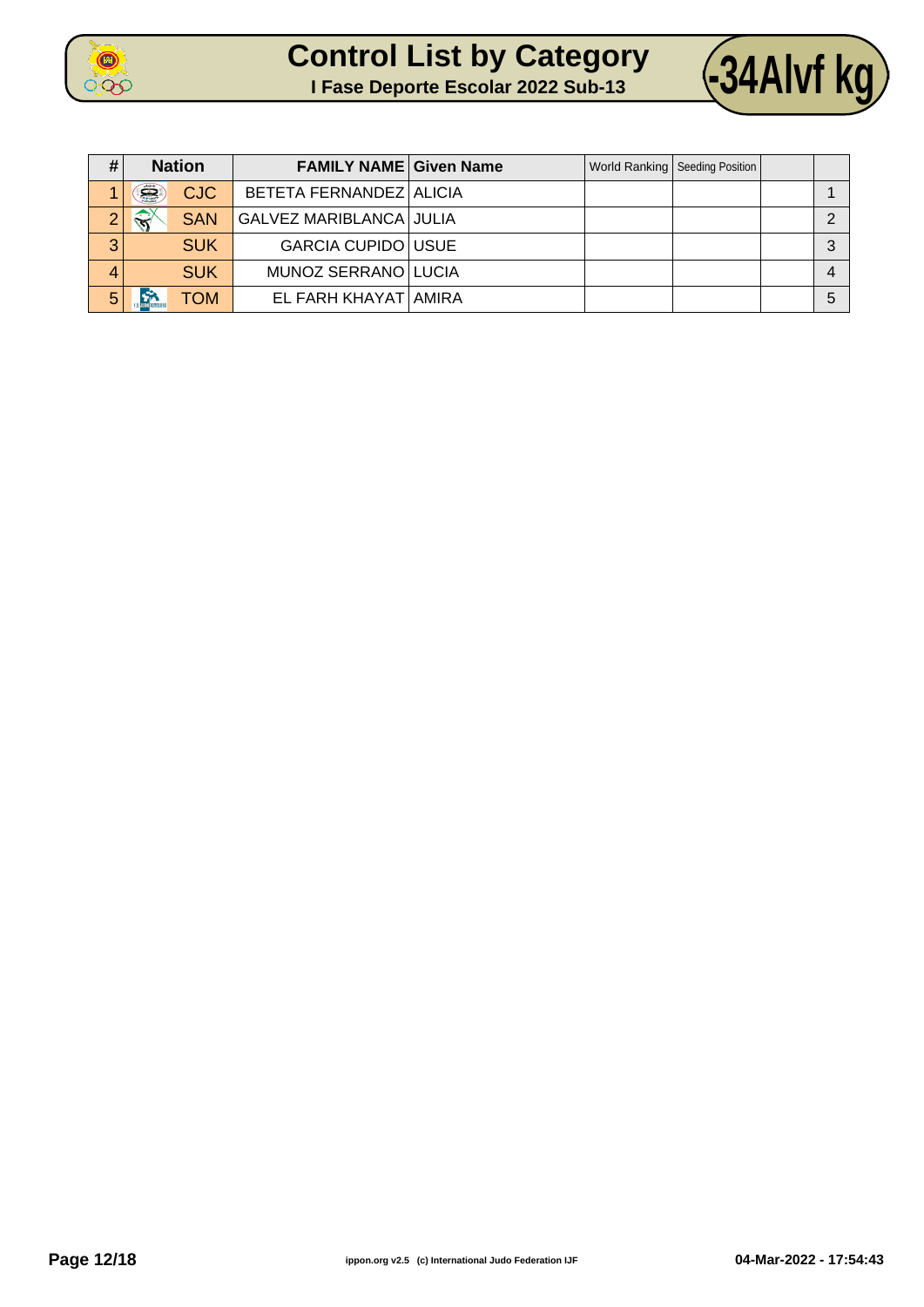



| # | <b>Nation</b> |            | <b>FAMILY NAME Given Name</b> |  | World Ranking   Seeding Position |          |
|---|---------------|------------|-------------------------------|--|----------------------------------|----------|
|   | Ë             | <b>CJC</b> | BETETA FERNANDEZ RUTH         |  |                                  |          |
| റ | <b>ASSESS</b> | <b>JCA</b> | <b>RIGGS CARRION AVRIL</b>    |  |                                  |          |
| 3 | $\circledR$   | <b>JJT</b> | ALONSO FERNANDEZ CALIOPE      |  |                                  | $\Omega$ |
| 4 |               | <b>SUK</b> | PINTO NEVADO ROSANA           |  |                                  |          |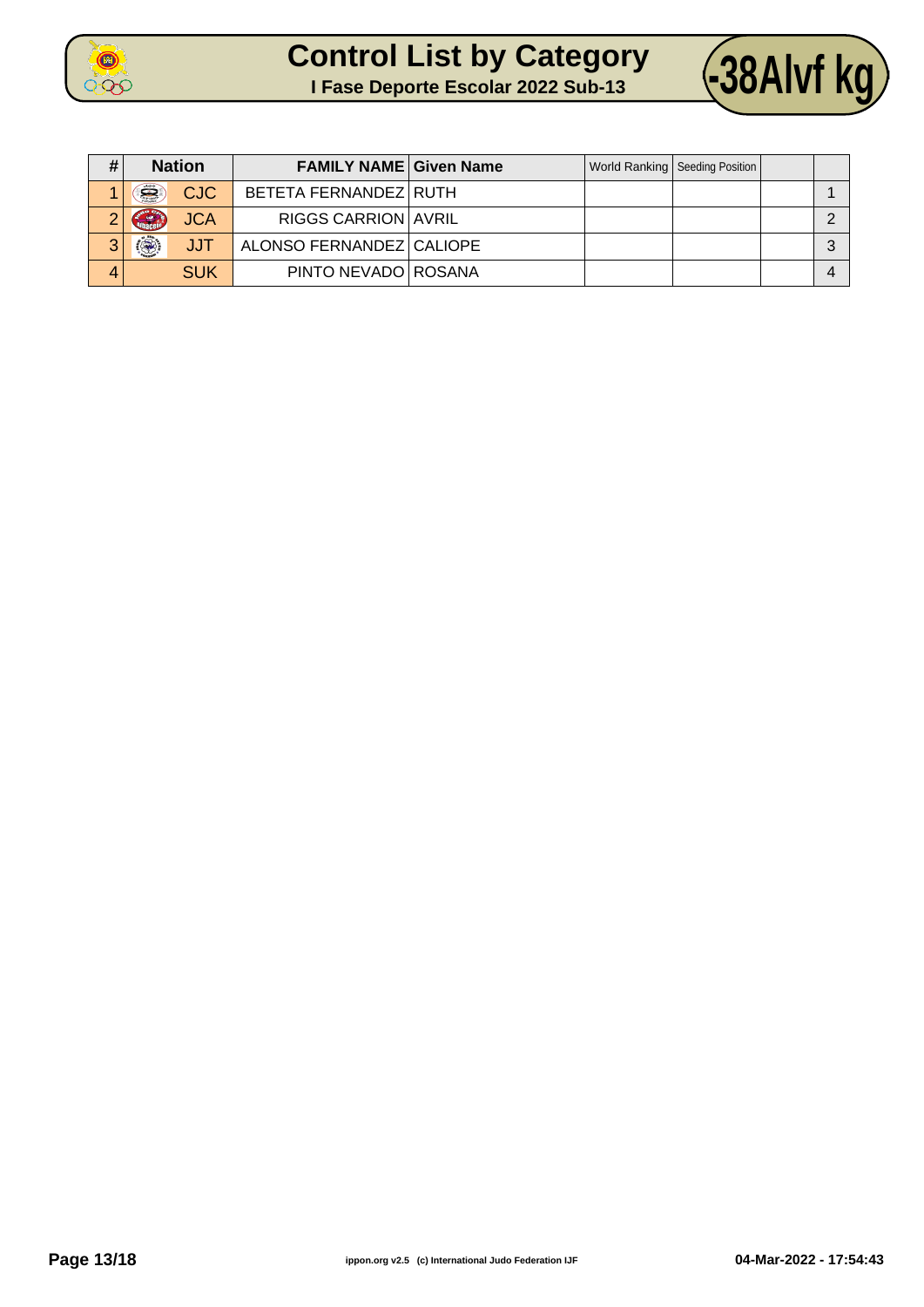



| #      | <b>Nation</b>        | <b>FAMILY NAME Given Name</b> |  | World Ranking   Seeding Position |  |
|--------|----------------------|-------------------------------|--|----------------------------------|--|
|        | Ë<br><b>CJC</b>      | IZQUIERDO OLTEANU ANDREA      |  |                                  |  |
|        | <b>JCA</b><br>ا جو ا | <b>MARIN RUBIO RAQUEL</b>     |  |                                  |  |
| ≏<br>ື | <b>JCI</b>           | PARDO LOPEZ IRENE             |  |                                  |  |
| 4      | <b>SUK</b>           | <b>ILLAN HERRADOR CARLA</b>   |  |                                  |  |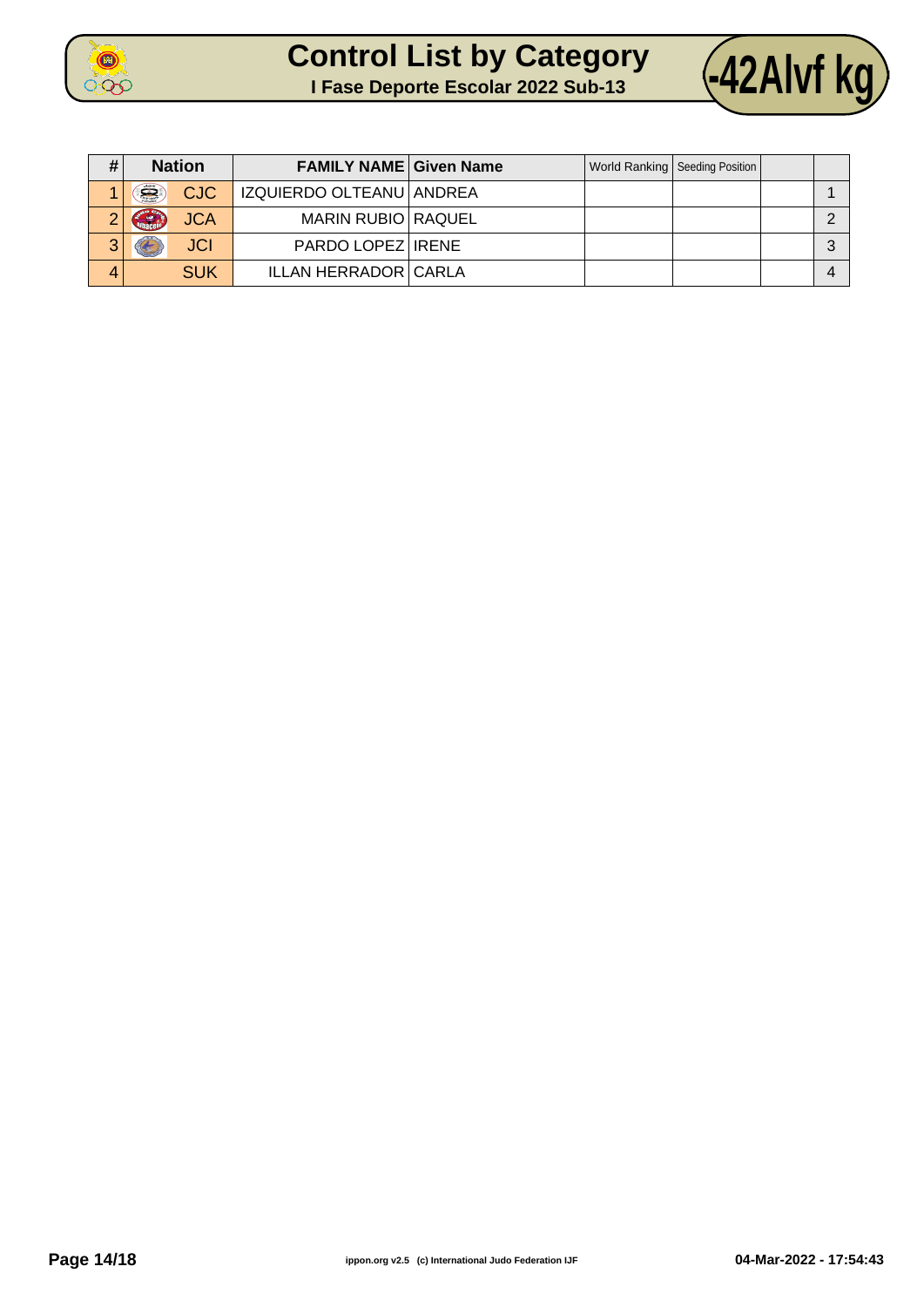



| #      | <b>Nation</b> |            | <b>FAMILY NAME Given Name</b> |  | World Ranking   Seeding Position |  |
|--------|---------------|------------|-------------------------------|--|----------------------------------|--|
|        | ۵             | <b>AYL</b> | KHIZANISHVILI I NIA           |  |                                  |  |
| ◠      | Ë             | <b>CJC</b> | RODRIGUEZ-REY PEINADO SARA    |  |                                  |  |
| າ<br>ື |               | <b>JCI</b> | PLA GARCIA CARLA              |  |                                  |  |
| 4      |               | <b>SUK</b> | RIOS FERNANDEZ INES           |  |                                  |  |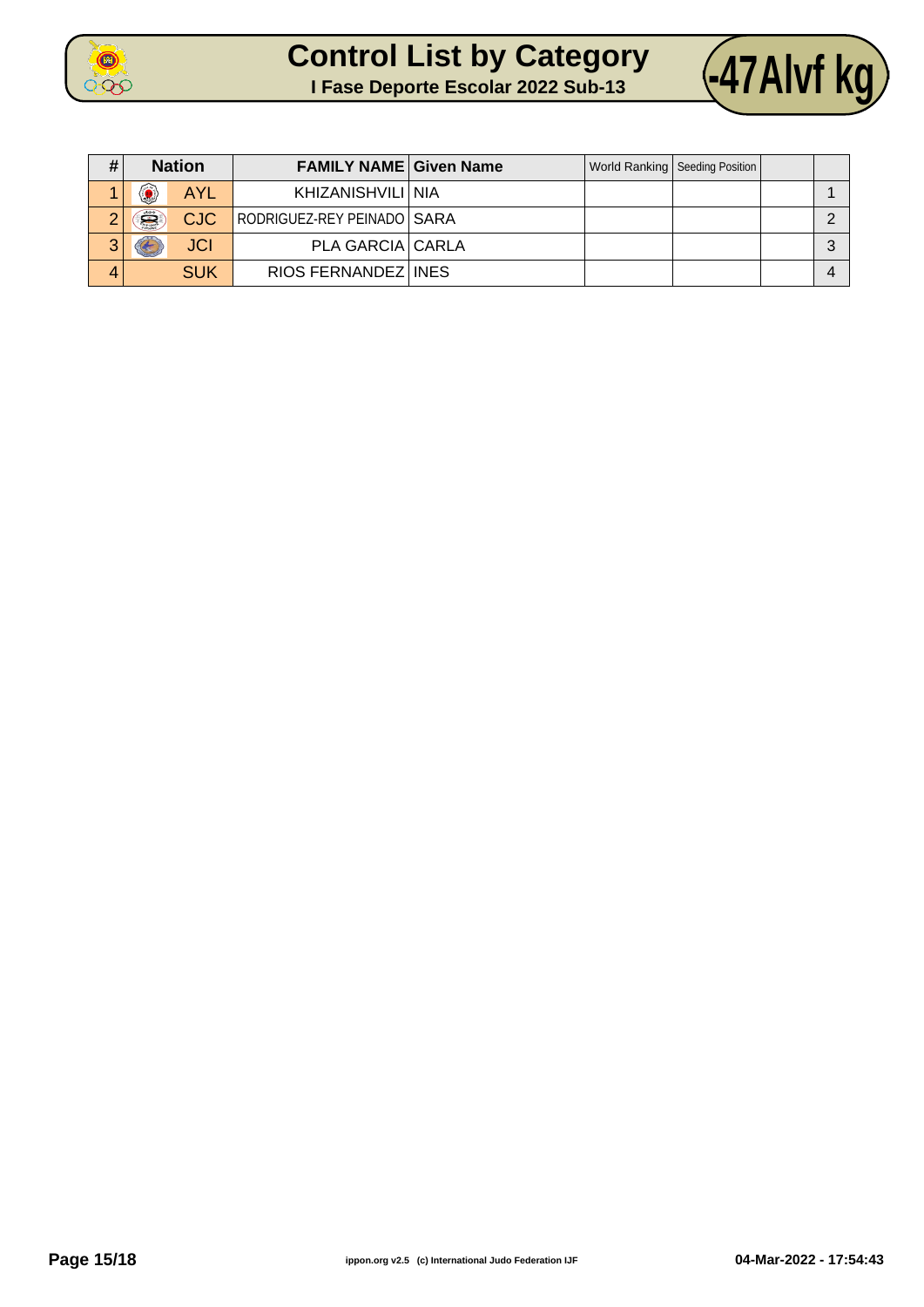



| # | <b>Nation</b>               | <b>FAMILY NAME Given Name</b> |                         | World Ranking   Seeding Position |  |
|---|-----------------------------|-------------------------------|-------------------------|----------------------------------|--|
|   | GR<br><b>JCA</b>            | <b>TERCERO CEBRIAN CELIA</b>  |                         |                                  |  |
|   | $\rightarrow$<br><b>SAN</b> | DALET ALCAZAR   DANIELA       |                         |                                  |  |
| 3 | <b>SUK</b>                  |                               | CONSTANTIN MARIA ALICIA |                                  |  |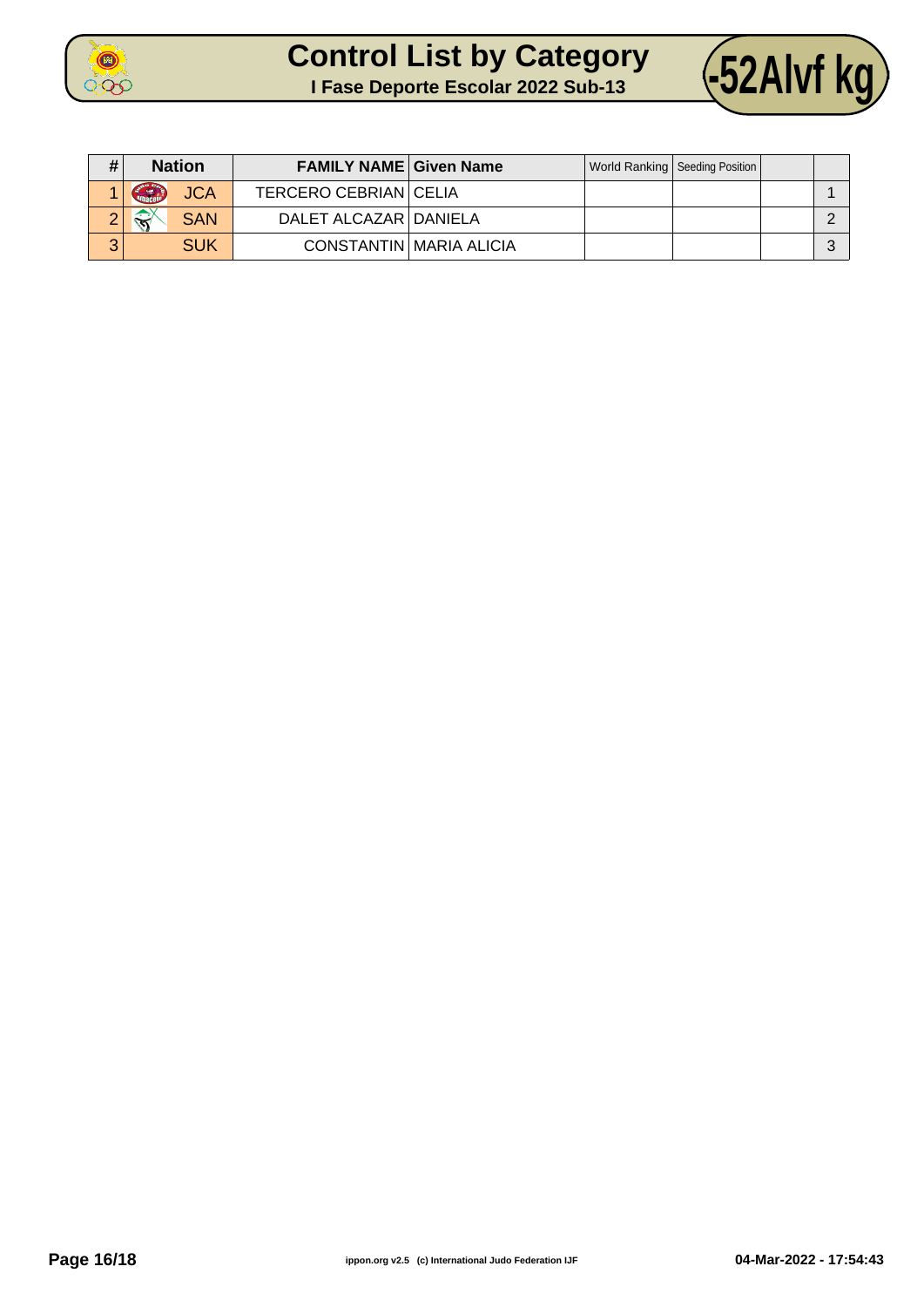



| $\bf{H}$ | <b>Nation</b>   | <b>FAMILY NAME Given Name</b> |  | World Ranking   Seeding Position |  |
|----------|-----------------|-------------------------------|--|----------------------------------|--|
|          | £<br><b>CJC</b> | ALCOLEA ALARCON OLIVA         |  |                                  |  |
|          | <b>SUK</b>      | POSILIO RAMOS CARMEN          |  |                                  |  |